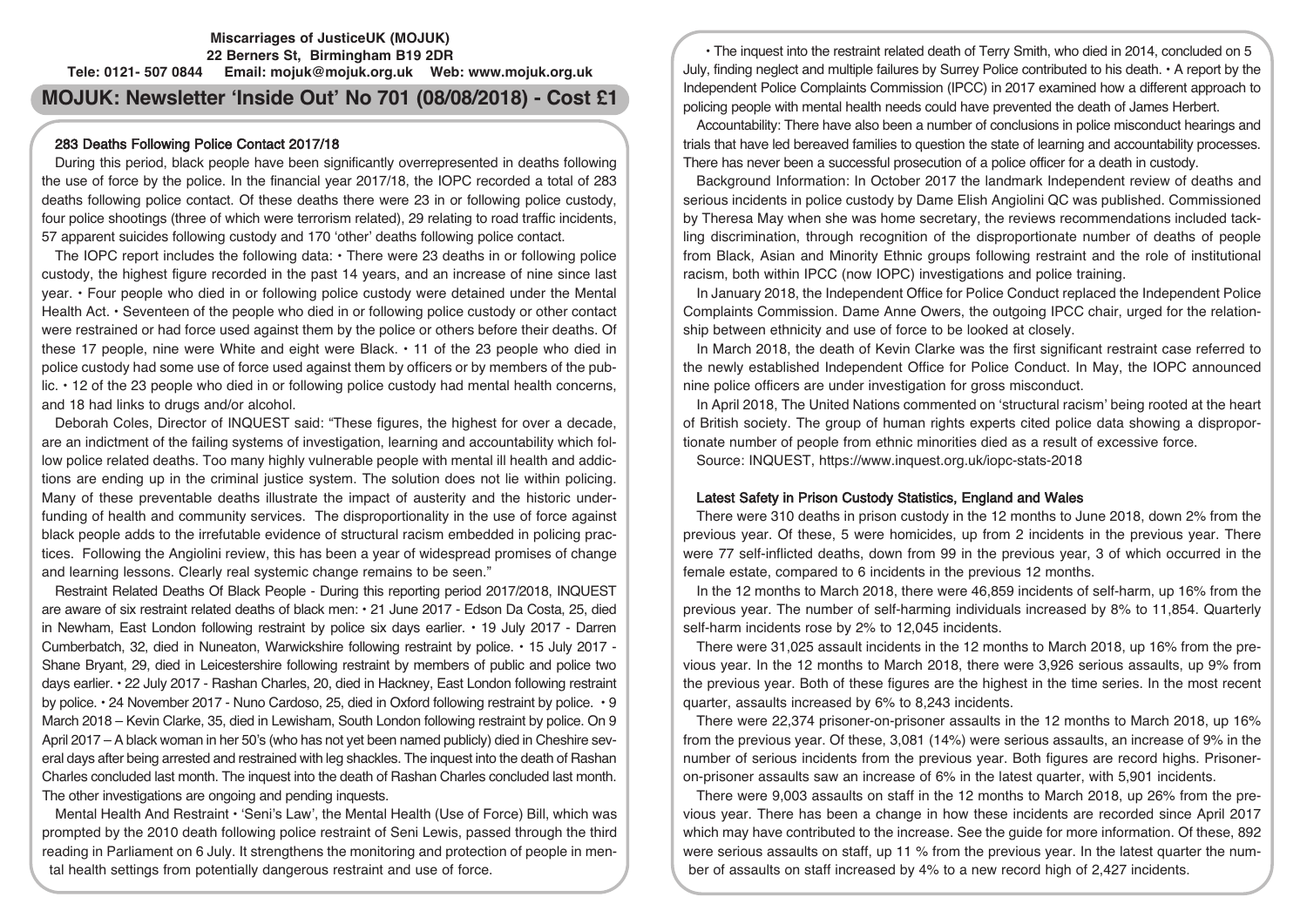## Immigration Detainees Held in Prisons – Do not have Equal Rights With Other Prisoners

The Public Law team at Duncan Lewis have issued Judicial Review proceedings on behalf of the Claimant who was held under immigration powers in prison. This case raises a point of wide importance: potentially vulnerable immigration detainees detained in the prison estate are not afforded the same safeguards that would lead to their identification and release as are made available to those detained in Immigration Removal Centres 'IRCs'. There is a lacuna in the scheme governing the detention of vulnerable persons (inter alia victims of torture or those suffering from mental ill-health) detained under immigration legislation within the prison estate, as compared to the scheme that governs the detention of those in IRCs.

We submit to the High Court that:  $\cdot$  There is inherent unfairness/unreasonableness in the failure to put in place an equivalent mechanism to Rules 34 and 35 of the Detention Centre Rules 2001 in the case of immigration detainees held in prison. • It is unlawful discrimination in breach of article 14 of the European Convention on Human Rights. • It is an unlawful breach of the Equality Act 2010. For immigration detainees held in IRC's, Rules 34 and 35 of the 2001 Rules provide a mechanism intended to identify those who are not suitable for detention (for example victims of torture and those who are mentally unwell) through prompt physical and mental examination. This enables the medical staff to report any persons whose health is likely to be injuriously affected by continued detention to the Secretary of State for the Home Department 'SSHD', who, within two working days, is required to assess whether continued detention remains appropriate.

Critically, the Detention Centre Rules do not apply to immigration detainees held in the prison estate. The detention of those held in the prison estate is instead governed by the Prison Rules 1999, Prison Service Instructions and Prison Service Orders, which provide no equivalent to the safeguards provided for by the Immigration Act 1999, the 2001 Detention Centre Rules, the Detention Service Orders and other published policy guidance.

The significance of this lacuna is highlighted by the terms of the statutory guidance which limits the use of detention in the case of vulnerable detainees. The SSHD's policy document entitled 'Adults at risk in immigration detention' succinctly state that: '[T]he purpose of Rule 35 is to ensure that particularly vulnerable detainees are brought to the attention of those with direct responsibility for authorising, maintaining and reviewing detention'.

Given that those working in the prison estate are accountable to the Secretary of State for Justice 'SSJ' and not the SSHD, there is no obligation on medical staff to report torture or health concerns to the SSHD, who is directly responsible for the individual's detention. The effect of this is that those who would be deemed unsuitable for detention owing to their history of torture and/or deteriorating mental/physical health often languish in detention for excessive periods of time since the SSHD is unaware of their vulnerabilities. This was illustrative in the Claimant's case, as his repeated disclosure of torture to medical staff in prison was not investigated or reported to the SSHD who was authorising and managing his detention.

The potential implications of this challenge are significant given that it affects the current detention of a significant number of people. Home Office statistics show that, at the end of March 2018, 358 immigration detainees were held in the prison estate. It is deeply concerning that despite these numbers and the recommendation made by Stephen Shaw in his 2016 report 'Review into the Welfare in Detention of Vulnerable Persons', the Defendants' have failed to put an equivalent Rule 34/35 process in place for those detained within the prison estate.

Hugh Southey QC of Matrix Chambers and Raza Halim of Garden Court Chambers are instructed by Toufique Hossain, Sulaiha Ali and Philip Armitage of DL's Harrow Public Law team.

#### CJEU: Derogation From European Arrest Warrant Justified Where Trial Would Be Unfair

The Court of Justice of the European Union has ruled that the Irish High Court was justified in delaying the extradition to Poland of a man suspected of drug trafficking because of concerns about political interference with the Polish judiciary. The court found that domestic courts must avoid executing European arrest warrants if there is a real risk that an individual would not get a fair trial. Authorities in Poland sought Artur Celmer, 31, for various offences dating from 2007.

The High Court's Ms Justice Aileen Donnelly had referred the case to the CJEU which, in its ruling, said derogation from the EAW regime was justified if there was a real risk that the subject of the extradition would have their right to a fair trial violated. It also noted that recent action by the European Commission, which launched an infringement procedure against Poland earlier this month, was "particularly relevant to the case". As a result of the ruling, the High Court can make its own finding on whether to proceed with the extradition.

Mr Celmer's solicitor, Ciarán Mulholland, said: I believe that this case has catalysed the debate on the stability and future of the European Union since the Brexit referendum result in the UK. Consequently, these landmark proceedings have drawn interest throughout Europe and further afield. My sole interest is to ensure the protection of Mr Celmer's basic human rights as enshrined within the EU pursuant to the European Convention on Human Rights. He added: "I am in no doubt that there is a very real risk that my client would suffer a breach of his fundamental right to a fair trial in Poland. This is clearly evident from the shocking comments that have been aired by Government figures against Mr Celmer. These views are clearly in conflict with the concept of the presumption of innocence and the inherent right to a fair and just hearing.

#### Access to Social Justice for Migrant & Refugee Peoples in the UK

UK to go on Trial for Violations of the Rights of Migrants and Refugees. The judgment of an international Tribunal can be a powerful voice for change, and in preparation for the hearing of the Permanent Peoples' Tribunal on violations of migrants' and refugees' rights, which is taking place in London in November, this message is a call to migrant and refugee groups and to unions, civil society and church groups to support the Tribunal and above all, to submit evidence to it. The focus at that PPT Hearing will be on the violation of rights to livelihood and the facilitation of the exploitation of migrants and refugees as workers, in the UK chain of labour. Permanent Peoples' Tribunal (PPT) – To Sit in London – November 2018

PPT the international public opinion tribunal established in the 1970s to draw attention to human rights violations worldwide, is scheduled to hear evidence from UK migrant and refugee rights organisations, trades unions, civil society support groups and others to lay out clearly the effects of restrictive visa policies, extortionate fees, the ban on work for asylum seekers, employer sanctions, the right to rent, as well as the virtual abolition of legal aid and of appeals, and all the other policies which make it impossible for people to remain without working and simultaneously criminalise work, forcing people into precarious and illegal work. It is also a platform for the celebration of resistance – the migrant-led strikes and the campaigns which have forced a retreat on some Theresa May's 'hostile environment' policies. The London Tribunal will focus on the rights of migrants in the chain of labour, violations and resistance.

In seven charges, the Indictment lays out the responsibility of the British government (in its own right and as a member of the EU) for neglecting the rights of the domestic workforce and for the creation of an underclass of super-exploited, disposable, deportable workers.

1. The Defendant government has abdicated its international law obligations to protect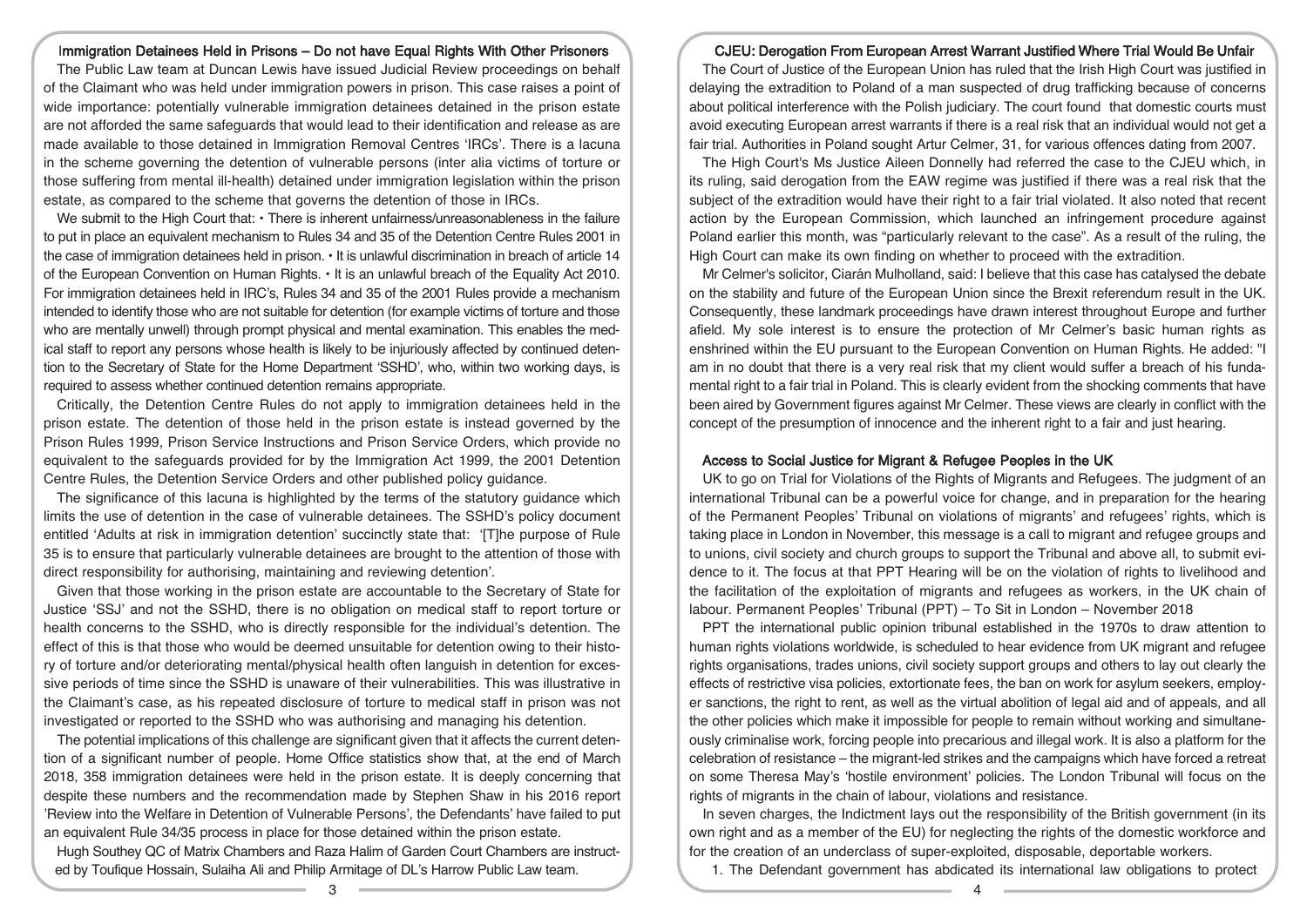workers and ensure decent working conditions and fair pay. It has enabled the entrenchment of exploitative labour practices and oppressive labour conditions in both the public and the private sector by repeatedly refusing pay rises to public sector workers while allowing managers to take obscenely high salaries; refusing to adopt a genuine living wage; failing to enforce minimum wage and other labour protection vigorously; encouraging or condoning companies' use of zerohours contracts, manipulation of 'self-employed' status, agency working, undermining of the right to organise and other actions which deny rights and protections to workers and employees.

2. Within an impoverished and insecure workforce, it has ensured that migrant and refugee workers often remain super-exploited, marginalised and deprived of rights by legal and operational measures including: (i) Failure (in common with virtually the whole of the global North) to sign or ratify the UN Migrant Workers' Convention; (ii) Failure (unlike many other states in the Global North) to ratify the ILO Domestic Workers' Convention, and the removal of rights and security from domestic workers; (iii) Legislation imposing employer sanctions for bosses employing undocumented workers, enforced by violent raids on, in particular, small ethnic minority employers, who can be fined up to £20,000 and even imprisoned for employing an undocumented migrant or refugee worker; (iv) The creation of the criminal offence of illegal working, under the Immigration Act 2016, which allows for the confiscation of workers' wages; (v) The denial and/ or restriction of rights to work for asylum seekers; (vi) Maintenance of a legal framework which excludes undocumented workers from protection against abuses including non-payment of wages, unfair dismissal and race and sex discrimination, which are particularly rife in the hospitality, leisure, service, agriculture and construction sectors; (vii) Failure to provide sufficient resources for the Gangmasters and Labour Abuse Authority (GLAA) to enforce decent conditions of work; (viii) Failure to provide legal aid in employment-related cases, and the removal of public funding for advice and assistance in these cases; (ix) Combining enforcement visits by GLAA with immigration enforcement; (x) Removal of European Economic Area (EAA) nationals who are destitute and who cannot find work; (xi) The exemption of immigration removal centres from minimum wage legislation, enabling multinational security companies to profit both from the detention contracts and from the cheap labour of detainees.

3. Meanwhile, the Defendant's policies with regard to immigration and asylum have fostered racism, Islamophobia and nativism, and have deliberately created a 'hostile environment' for non-citizens which involves (in addition to the criminalisation of work) enforced destitution, denial of rights to housing and essential medical treatment, indefinite detention and deportation. These policies violate international human rights obligations to protect rights to life, to dignity, to physical and psychological integrity, to respect for private and family life, to liberty, and to protection from forced labour and from inhuman and degrading treatment. This has been achieved through: (i) Increasingly restrictive visa policies which limit legal rights to enter and stay in the UK for work (for non-EEA or third-country nationals) to a small and diminishing number of highly qualified or corporate employees, with extortionate fees for issue and renewal; (ii) Immigration rules and Home Office policy which treat domestic workers as the property of their employers; (iii) The provision of no-choice, often squalid asylum accommodation to asylum seekers, who are required to live on an impossibly small weekly allowance; (iv) Legislation requiring private landlords and agents to check immigration status before renting out accommodation; (v) Legislation and policy that denies most refused asylum seekers, and undocumented migrants, any benefits or support, as well as any except emergency NHS hospital care; (vi) The entrenchment of racialised viewpoints about migrants in the control sys-

tem to the point that people of colour resident for decades are exposed to the suspicion of having no lawful right to reside, denied essential services, and threatened with enforced removal; (vii) The removal of legal aid for non-asylum immigration cases;

4. The Defendant, by policies which make it impossible to live without working and simultaneously making work illegal, forces vulnerable people to accept conditions of super-exploitation and total insecurity as the price of remaining in the country, and enables private companies to profit from such super-exploitation.

5. Additionally, while EU free movement law recognises the importance of family unity for EEA nationals who move in order to work, the Defendant's family reunion rules for non-EEA nationals (whether they are admitted as workers or as refugees) are extremely restrictive and result in long-term separation of families.

6. These policies also work to the detriment of the rights of children, who are exposed to risks of exploitation and abuse when they attempt to migrate in their own right, or to hardship and destitution as a consequence of policies which deny public funds support to family migrants.

7. At the same time, the Defendant government, in its own right and as an EU member state, facilitates the making of vast profits by security corporations through contracts for the border security regime, the housing of asylum seekers and for the detention and deportation of migrants, while overlooking or condoning brutality, racism and other human rights violations, criminal offences, fraud and negligence, committed by their agents against migrants and refugees, in fact rewarding them through the continuing award of such contracts.

## Reputation Arsonists and Court Redress

A long hot British summer – as infrequent as these may be – is quite capable of bringing out the best (and worst) in some people. It is a chance to soak up the rays at the beach or in the local park. It is a chance, after months of cold winds and incessant rain, to enjoy sitting outside in the garden. On the other hand, some plants wilt, the grass turns brown, the tree leaves turn to crisps and, just as predictably, one or more criminally-minded arsonists will deliberately start fires, regardless of the risk to wildlife, property, livestock and, above all, fellow human beings.

As we watch television images of the wildfires consuming thousands of acres of Saddleworth Moor, police are investigating whether arson may have been involved. It is difficult for most of us to imagine the thought processes of the ignorant, reckless few who feel compelled to start these fires.

Some of these morons are innately cruel, while there are others who are believed by psychiatrists to get a form of sexual thrill from watching the world around them go up in smoke and flames (generally from a safe distance, of course). No doubt, if a fire-fighter or an innocent person or animal in the fire's compass is killed or seriously injured, the conscience of the perpetrator won't be much troubled.

Ask the general public their views and I'd be prepared to bet that 99.99% of those polled would condemn these twisted fire starters as coming from the bottom rung of civilised society and that they are deserving of exemplary punishment when (or if) apprehended. In fact, the criminal offence of arson is considered so serious that the maximum penalty is life imprisonment. I'm reliably informed that convicted arsonists are regarded within the prison system as being so dangerous that certain open prisons refuse to accept them owing to the potential risk they pose to life and property.

However, there is an equally serious form of fire starting that seems to be much less open to social condemnation, regardless of the devastation and human misery that it can cause: I believe I've even coined a phrase for it: 'reputation arson'. The 'reputation arsonist' sets out, often with malicious glee, to destroy the good name – and life – of his or her chosen victim (or victims).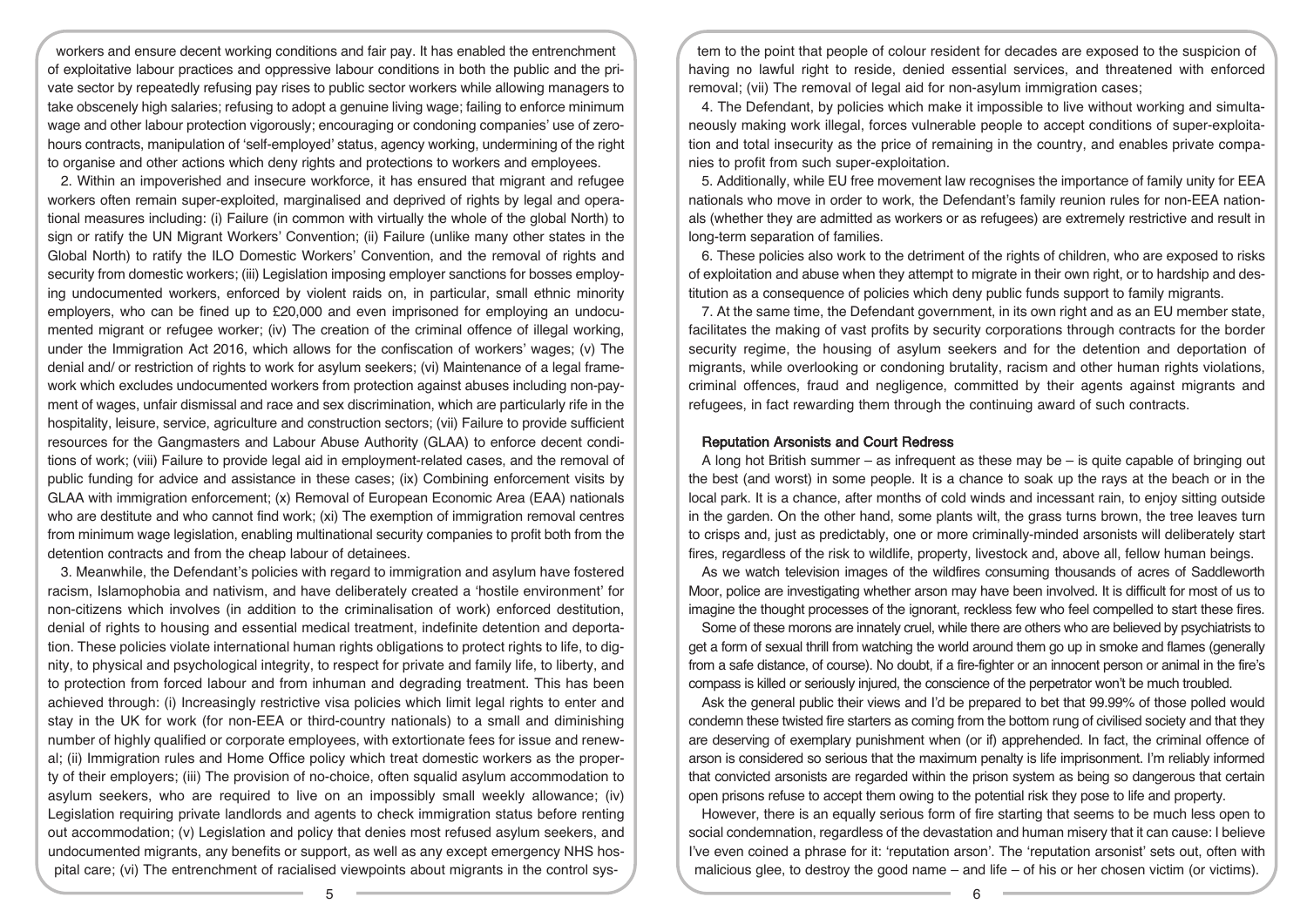In the past this could be achieved only by spreading vicious, untrue gossip in the local neighbourhood. Occasionally, anonymous poison pen letters would have been written and distributed, but the reach was limited. Despite this, terrible damage could still be wrought.

Today, the effects are much worse due to social media platforms – and some elements of the traditional media – which are being misused to inflict far greater, lasting injury on victims. The most obscene, vile lies can be invented and passed on to an audience of thousands, or even millions, at the click of a mouse. Disgusting conspiracy theories can be propagated as 'fact', without a shred of truth or evidence, putting lives at risk. Yet, popular services such as Twitter and Facebook seem unable – or unwilling – to tackle the phenomenon of the 'reputation arsonists'. And unlike the traditional poison pen letter, the most blatant lies can remain visible online forever.

These devious, malicious 'reputation arsonists' light a fake fire under an innocent person and subsequently smear that target by claiming, "There's no smoke without fire." In common with the reckless arsonist who sets fires with matches or lighters, these amoral, cruel individuals who target others with their filthy lies and distortions seem to get some kind of perverted thrill out of the destruction of their targets. They revel in watching that person's life's work and reputation burn to ashes in public, egged on by a ragbag of nasty cheerleaders, who race to join the online assault. In many cases, members of these unholy alliances have never met the intended victim. In the case of celebrities or people in public life, they may have seen them on television or read about them online or in the press, but their personal knowledge of the individual and of his or her family is likely to be zero. Yet the 'reputation arsonists' are more than happy to throw around terms of abuse such as 'nonce', 'paedo', 'pervert', 'rapist' and worse. Their only aim is to cause hurt, personal injury and the maximum reputational damage.

Very few of these twisted characters are ever brought to justice. They rely on the fact that most of their victims will not take civil action for defamation owing to the prohibitive cost of seeking redress in the High Court, which can easily run to hundreds of thousands of pounds. Everyone knows that libel proceedings are a game for only the very wealthy. Yet, why should only the super-rich and famous be able to defend their reputations from vile, unscrupulous liars, greedy fraudsters, sexual fantasists and twisted, obsessive slanderers? Surely everyone, no matter how 'ordinary', is entitled to enjoy his or her good name and reputation, unless proven otherwise in a court of law?

So here is an idea: perhaps we'd benefit from the equivalent of the Small Claims Court to deal with defamers: the burden of proof would be on those publishing or promoting these allegations to prove to a civil standard that what they have published is fact or fair comment. I'm sure the prospect of having to stand up in public and explain to a judge on what basis they have published such vile accusations would concentrate their (usually limited) minds wonderfully. "And what evidence do you have that this could be true?" the judge might enquire.

Repeating some libellous drivel they've picked up from some online forum or twitter exchange or lies they've read on some anonymous conspiracy-loon website really won't convince a civil court that there is a scintilla of truth in the smears they have been peddling. Like most untutored bullies, they will doubtless crack under the slightest pressure to prove that what they have written is actually true (pay attention the vile troll, who's never met me, but who posted the charming assertion: 'What the fuck? He's fucking guilty!' shortly after a unanimous jury had acquitted me in a matter of minutes at the conclusion of my farcical trial in 2014).

Damages could be capped at a maximum of £10,000 (as in the existing Small Claims Court). This would be sufficient in most cases to discourage social media trolls & reputation destroyers from posting any old vile rubbish they can think up. It would be vital to keep any

legal costs to a minimum, so the multitude of non-celebrities who are targeted can seek justice. And if judgement is given against the defamer and an appropriate award made by a judge, then let the High Court bailiffs loose with warrants to execute. The prospect of having a pair of burly, unsmiling court officers turning up on the doorstep with a hefty bill and the legal power to seize goods, and even property, might serve as a genuine deterrent to any twisted 'reputation arsonist' who is tempted to spread smears and lies. The message needs to go out that online targeting of innocent individuals and the spreading of malicious allegations and lies is never a 'victimless' crime.

Social media mobbing and twisted 'reputation arsonists' wreck human lives and I know from first-hand experience can even lead to suicide. Whole families, including young children, can have their lives devastated by these vicious libel peddlers. We often hear politicians and campaigners talking in the national media about cleaning up the internet, cracking down on bullies and generally making it a safer place. If we really are serious, then notorious libellers and persistent 'reputation arsonists' need to be made accountable for their crimes. Let's make them think twice before they light the next fire under an innocent victim.

#### Rashan Charles: Why Ex-Met Officer Great-Uncle Rejects Inquest Verdict

Sarah Marsh and Diane Taylor: Rod Charles understands the issue of police constraint more than most. He is a retired chief inspector, having served for 30 years. He is also the great-uncle of Rashan Charles, 20, who died in an incident involving restraint by a police officer last July. He describes the revelation that 23 people died during or after a period in police custody in England and Wales 2017 – the highest number for a decade – as "sad but not shocking. I know that there will be circumstances when police officers and other law enforcement must use the highest levels of force and sometimes it will culminate in death ... but there have been too many cases where people died and none of them merited the highest levels of force. There was Sean Rigg, Roger Sylvester, Edson Da Costa, Rashan Charles ... I could go on," he says.

He also raises doubts over the impartiality of the Independent Office for Police Conduct (IOPC), which compiled the report. "I am not sceptical about the figures but I am worried as to the manner [in which] those cases were investigated ... It's not yet been proven whether the IOPC can function as a separate independent investigative body." More than anything, Charles fears that without drastic change such deaths will continue to happen. "Deaths in custody are going to rise. I am not being melodramatic, I don't want to be proven right, but know I am going to be," he says. The reason for this, he believes, is that officers are not being held to account for gross mistakes. "It's as simple as that ... what must take place is to scrutinise the actions of law enforcement officers and hold them to account."

The former chief inspector agreed with the assessment of the IOPC that the crisis in mental health care provision had made the problem worse, though he stressed that it failed to account for the circumstances of many of the deaths. He said: "The responsibility for care and management of people suffering poor mental health should sit with health care specialists. However, for decades this has been shifted on to police, who do not have the depth or breath of specialist training needed for this caring role. These risks have been obvious for several years now. It is not fair on those that are unwell who require support for mental health, neither is it fair to foist this responsibility on to the police service. However, austerity and a crisis in mental health do not explain many other cases where otherwise sound and fit people are reported as becoming 'unwell' following police contact, and a short time later, life is pronounced extinct."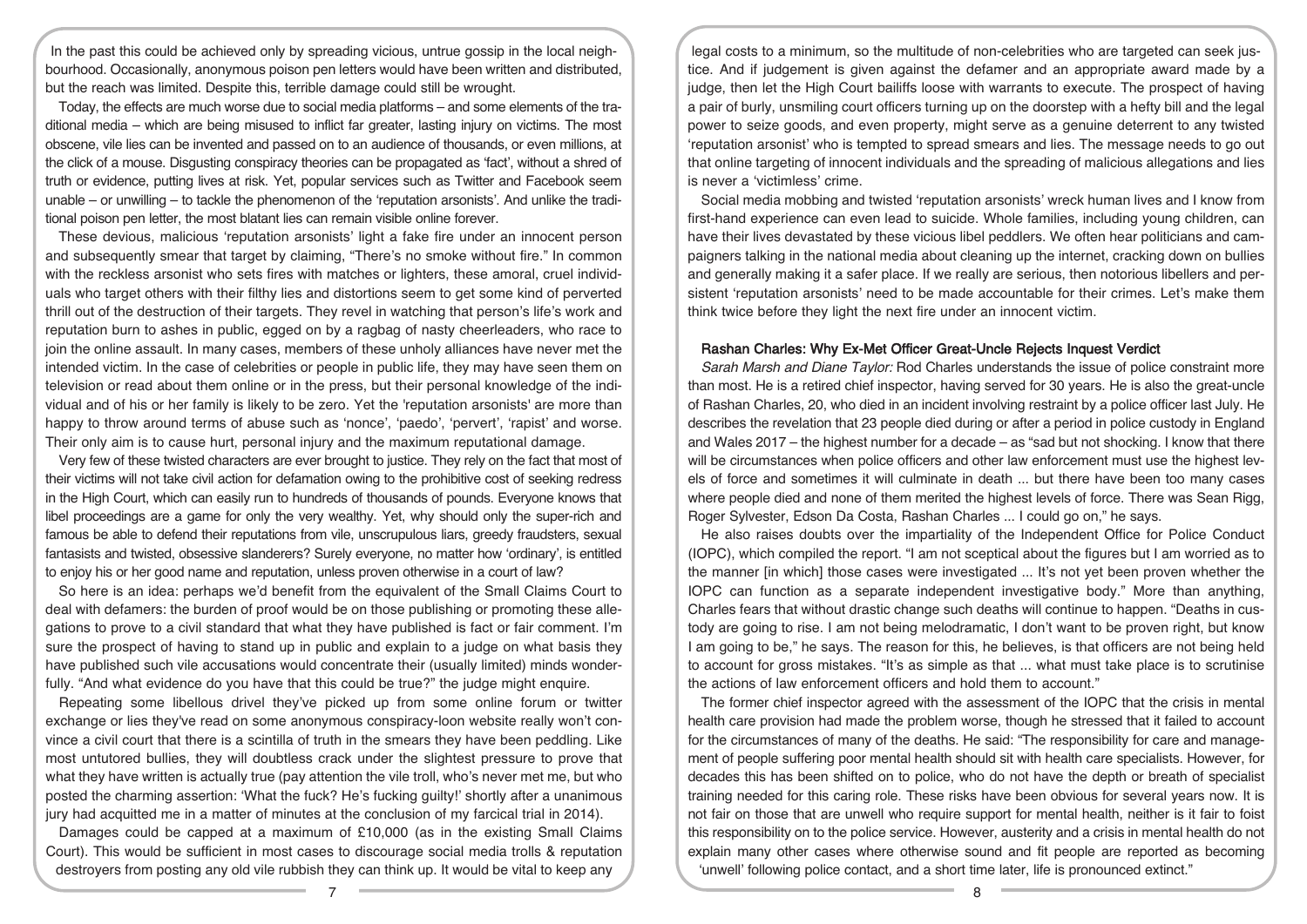Last month an inquest determined Rashan Charles's death was an accident. It also identified mistakes by the police officer, referred to as BX47, but concluded they were not significant and Rashan's life was not salvageable in any event. His great-uncle does not accept the verdict and findings. "Before the inquest sat, before the coroner and jury were sworn in, I went on the record to make clear that this case is going to be a farce and the outcome was already predetermined," he says. The reason I made those statements was that I was patently aware that in the 10 to 11 months preceding it there were significant flaws with the standard of investigation identified and raised with the lead investigator in the IPCC/IOPC," he says, in reference to the Independent Police Complaints Commission, the IOPC's predecessor. Rod Charles believes deaths involving restraint such as that of his great-nephew will only rise

#### Public Left in the Dark About Financial Crime Prosecutions

Rahul Rose, 'The Justice Gap': Earlier this year a crown court dismissed fraud charges against Barclays, dealing a potentially fatal blow to the only UK prosecution of a bank for financial crisis-era wrongdoing. Due to restrictions on media reporting, the reasons for the dismissal are unknown, meaning the public has been left in the dark about why the UK's most significant financial crime prosecution of the past decade has collapsed.

Unfortunately, such secrecy is commonplace in major economic crime cases where linked trials are the norm and judges are fearful of jury prejudice. Indeed, a recent report by my organisation Corruption Watch found that reporting restrictions are far more common in economic crime cases than in other types of criminal proceedings. The majority of foreign bribery trials that have come to court in the past two years have been covered by orders limiting press coverage. The Serious Fraud Office, which is often widely criticised when its cases fail to yield results, is also unable to publicise two major corporate convictions due to blanket reporting restrictions.

In July 2018, Alison Levitt QC, who is being tipped by some to be the next director of public prosecutions, said at an event at the Bingham Centre in London that the judiciary seems to be 'much more sensitive' about juries being prejudiced in economic crime cases compared to other types of criminal proceeding. Levitt noted that the Court of Appeal has repeatedly held that juries can be expected to follow judicial directions not to read media reports, including in highly publicised cases involving preacher Abu Hamza and the murderers of Stephen Lawrence. However, she said that in comparison, judges in less high-profile economic crime cases often diverge from the line of the Court of Appeal, opting for a stricter approach and imposing reporting restrictions that curb freedom of expression. The over-use of such restrictions is just the tip of the iceberg. Inadequate court lists, which are designed to inform the public when and where cases are being heard, are also seriously undermining transparency in economic crime cases.

Last year a major corruption trial of a World Bank consultant received no contemporaneous coverage in the national media despite revealing details of flagrant and large-scale wrongdoing. During the trial, the jury heard that the consultant took over 60 separate bribes to steer numerous multi-million dollar contracts in some of the world's poorest countries. Court lists contain so little information that the national media simply did not know that a trial of significant public interest was taking place. In the past year alone, two major corruption trials as well as an internationally significant judicial review have not been covered contemporaneously by the press due to poor court lists.

Even when the press are aware of and able to report on a court case, it is likely that they will find it difficult to do so owing to the inaccessibility of even the most basic court documents.

Despite the Court of Appeal stating that documents should by default be accessible by

the public, they cannot generally be obtained in criminal cases without instructing counsel. In civil cases, it usually takes weeks to obtain a single document, a process that involves multiple trips to the courthouse and can cost upwards of £50. Transcripts of hearings are also prohibitively expensive, often costing more than £20,000 for a three-week trial.

Generally, a UK-based reporter can more easily access court documents from any US federal court, which are available online, than from the Royal Courts of Justice in London.

Urgent reform is needed to bring greater openness to economic crime cases as well as the wider court system. At the very least, the government should introduce an online platform for public access to court documents, as well as provide more detailed court lists and ensure that the media is being given sufficient advance notification of reporting restriction applications. It's worth noting that in many cases, court documents are already available online for lawyers instructed in proceedings. The ongoing £1 billion transformation of the court system represents a once in a generation opportunity for implementing these open justice reforms.

However, at present the government is only taking tentative steps towards greater transparency. Civil servants have been instructed to focus largely on maintaining current levels of open justice during the £1 billion reform, and only if possible to introduce improvements. A recent Ministry of Justice consultation on the future of the court system also made no mention of the term 'open justice'. It seems that the type of full-bodied reform needed to bring proper transparency to the courts is not a priority for this government. This is puzzling as the benefits of open justice are widely noted and uncontroversial, whether it be fuller confidence in the rule of law, better quality investigative journalism or a sharpening of the deterrent effect of court sanctions in economic crime cases. In the words of Lord Shaw the principle of open justice is a 'sound and very sacred part of the constitution of the country'. The government should not lose sight of this.

## Legal Challenge Over Police Facial Recognition Technology

Duncan Lewis: Automatic facial recognition (AFR) technology uses CCTV and other video surveillance to determine the assumed identity of an offender. Whilst this appears to be in the public interest, many are being wrongly targeted and asked to prove their identity as a result of its use. Civil liberties group Big Brother Watch's legal representatives have argued that the very use of AFR is in breach of Article 8 and 10 of the Human Rights Act 1998, in that it intrudes on freedom of expression and a person's right to a private life. Big Brother Watch are bringing the challenge after receiving £5000 in crowd funding alongside Baroness Jenny Jones who was targeted by AFR herself. She was routinely monitored going about her daily business because she claims that her photograph is on file in police database for 'domestic extremism'. She has this to say: "The idea that citizens should all become walking ID cards is really the antithesis to democratic freedom. Facial recognition surveillance is likely to impact on my political work..."

At present, AFR is still in its pilot stage, with the Met, Humberside, Leicestershire and South Wales police forces implementing it as part of the trial. It works by taking the 'real time' shots recorded by video surveillance and comparing them with photographs held in the police database. Where a match is identified, that individual will be pursued and asked to prove their identity. So far, the technology has failed to provide satisfactory results, with only two recorded matches out of more than 100 alerts according to Met records. Even when a match is proved to be false, the police are in the practice of storing biometric photos for up to a year without the individual's consent. This means that many individuals who have had their mug shot taken in police custody are made targets for investigation, potentially risking them being put forward as a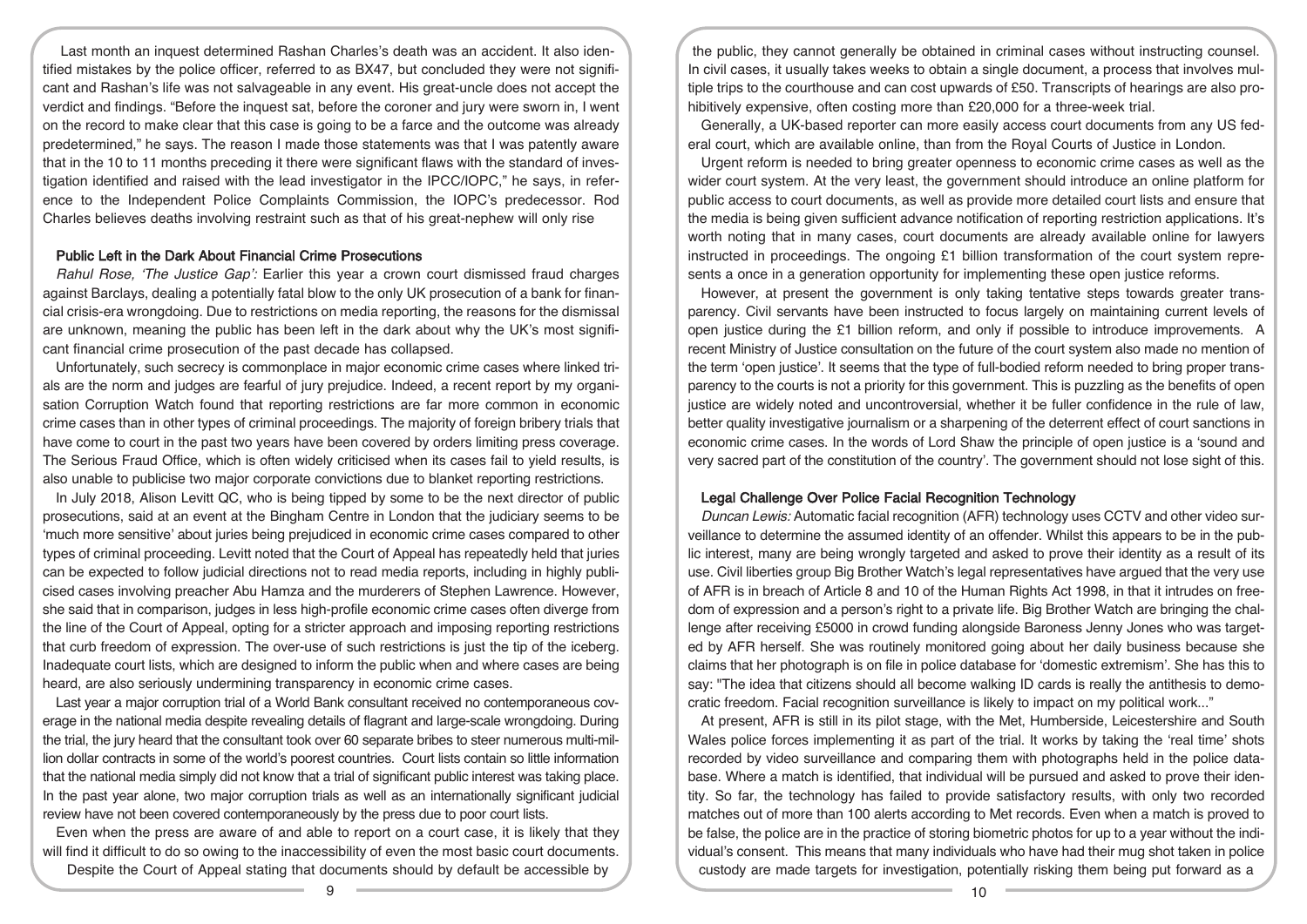suspect. Ultimately, this could result in injustice, not only intruding on innocent parties' private lives, but wasting police time in the process. As part of the trial, Met police officers targeted some 31 individuals, asking them to prove their identity. It was concluded that they had been wrongly identified in connection to the crimes. Big Brother Watch warn that this is exactly what is to come nationwide, should the technology be distributed across the UK after the trial period ends. There is a worry that should it pass the pilot, it will be considered on the same level as other methods of identification in criminal cases, including finger prints and DNA evidence.

Dr Suzanne Shale, chair of the London Policing Ethics Panel, assures that there are still many hurdles to get past before it will be widely used by forces across the UK, reminding of the importance to keep AFR "the subject of ethical scrutiny." It has been used at a number of popular locations so far, including Notting Hill Carnival and Remembrance Sunday in 2017, and it was recently implemented in Westfield shopping centre.

The legal challenge being brought is intended to halt the use of the technology until it can be properly considered by parliament, the police and Home Office, to properly assess whether it is suitable to be used as part of criminal investigations. Crime Director and Solicitor, Rubin Italia predicted that such a trial would be subject to legal challenge; "The findings of the trial should be examined in detail. If the technology is inconsistent, then it should be shelved until such time as it's improved. If anyone is stopped on the basis of flawed technology it risks undermining confidence in the police and the criminal justice system as a whole." In the extreme scenario that a person is identified as an offender through a false positive match and arrested for a crime they did not commit, instructing an expert criminal defence solicitor at the earliest opportunity is imperative.

#### IOPC Omits 3 Contentious Deaths From Record-Breaking Count Of Deaths In Custody

Open Democracy: Three young black men who died during or after police restraint are not included in the latest official count of "deaths in or following police custody". The three are Rashan Charles, Shane Bryant and Edson Da Costa. But none of the them are among the 23 recorded "deaths in or following police custody", the IOPC confirmed today. Responding to questions from Shine A Light, an IOPC spokesman explained: "Because Rashan Charles was never actually arrested and read his rights, he will not be one of the 23. It's because of the way we define 'in custody'." Asked to specify why Shane Bryant and Edson Da Costa were not included in the headline figure, the IOPC said that their deaths also did not meet the IOPC's definition. Instead, the deaths of Rashan Charles, Shane Bryant and Edson Da Costa are listed among the 170 "other deaths. . . following contact with the police in a wide range of circumstances". That category of deaths rose from 132 in the previous year, a 29 per cent rise. The IOPC said that the steep rise reflected its increased capacity to carry out investigations.

## Man Found Not Guilty by Reason of Insanity of Assaulting Judge

Scottish Legal News: A severely autistic Dublin man has been found not guilty by reason of insanity of assaulting a judge after a court hearing. Sean Winters, 34, with an address on Grange Road, Baldoyle, had pleaded not guilty to assaulting Judge Miriam Walsh causing her harm at a court in Dublin on December 11, 2015. Giving evidence during the two-day trial, Dr Anthony Kearns told the court that in his opinion Mr Winters was unable to refrain from the assault because of his mental disorder. Dr Kearns, a consultant forensic psychiatrist, said Mr Winters would have "found the formality of court proceedings extremely stressful". Consultant forensic psychiatrist Dr Ronan Mullaney told Paul Carroll SC, defending, that Mr Winters

was "emotionally dysregulated" at the time and "triggered into an act of unpremeditated and serious physical aggression". Dr Mullaney said it was his opinion that a special verdict of not guilty by reason of insanity should be entered. The jury of nine men and three women returned this verdict unanimously at Dublin Circuit Criminal Court. Judge Walsh told Maurice Coffey BL, prosecuting, that Mr Winters approached her bench after a court hearing and "reigned punches" on her back, shoulder, chest and stomach. She said he "continued kicking relentlessly" as she was in a foetal position on the floor. The judge told the court she was in a complete state of shock after Mr Winters was pulled off her. She said she went to hospital afraid her ribs were broken as she could hardly breathe. X-ray results showed no bones were broken and Judge Walsh was sent home with painkilling medication.

Dr Kearns told Mr Coffey that Mr Winters had a deficiency in social understanding and poor understanding of other people's viewpoints because of his Autism Spectrum Disorder. He said the man, though fit to stand trial, was unable to refrain from carrying out the assault at the time. Dr Mullaney told the court he agreed with Dr Kearns that Winters needed specialist support for his own quality of life and his and others' safety. He said although Mr Winters was intelligent, he s unable to manage independent living. Judge Cormac Quinn made an order committing Mr Winters to the Central Mental Hospital in Dundrum, Dublin , pending an updated psychiatric report.

### Idaho Inmates Hack Prison System and Steal \$225,000 In Credits

Hundreds of Idaho prison inmates have hacked jail software to "artificially" boost the amount of money in their own accounts, officials say. The Idaho Department of Corrections said 364 inmates were "intentionally exploiting a vulnerability" to take nearly \$225,000 (£171,000). Fifty prisoners credited their accounts with more than \$1,000 each while another inmate transferred \$9,990.

A prisons spokesman said the "improper conduct involved no taxpayer dollars". In a statement to BBC News, Idaho Department of Correction spokesman Jeff Ray said the inmates had hacked the JPay system. JPay is a private firm that allows US prisoners access to portable devices which can transfer money, download music and games, and exchange communications with family members. Mr Ray said the inmates had manipulated the JPay system so it would increase the amount of money credited to them. No funds from any individual or institution were transferred into the prisoners' accounts.

"This conduct was intentional, not accidental," said Mr Ray. "It required a knowledge of the JPay system and multiple actions by every inmate who exploited the system's vulnerability to improperly credit their account." Prisoners from four state institutions and one private prison were discovered to have taken part in the scheme earlier this month. In a statement to the Associated Press (AP), JPay spokeswoman Jade Trombetta said the company "is proud to provide services that allow incarcerated individuals to communicate with friends and family, access educational programming, and enjoy positive entertainment options that help prevent behavioural issues". "While the vast majority of individuals use our secure technology appropriately, we are continually working to improve our products to prevent any attempts at misuse."

Mark Molzen, a spokesman for internet provider CenturyLink, which supports JPay, said the vulnerability in the software had been fixed but declined to explain how the transfers occurred. JPay has so far recovered more than \$65,000 worth of credits from the prisoners. They have been suspended from downloading music and games until they pay the company for its losses, but they are still able to send and receive emails. The Idaho Department of Corrections has also issued disciplinary reports to the inmates that were involved, meaning that they would lose certain privileges and be reclassified to a higher security risk level.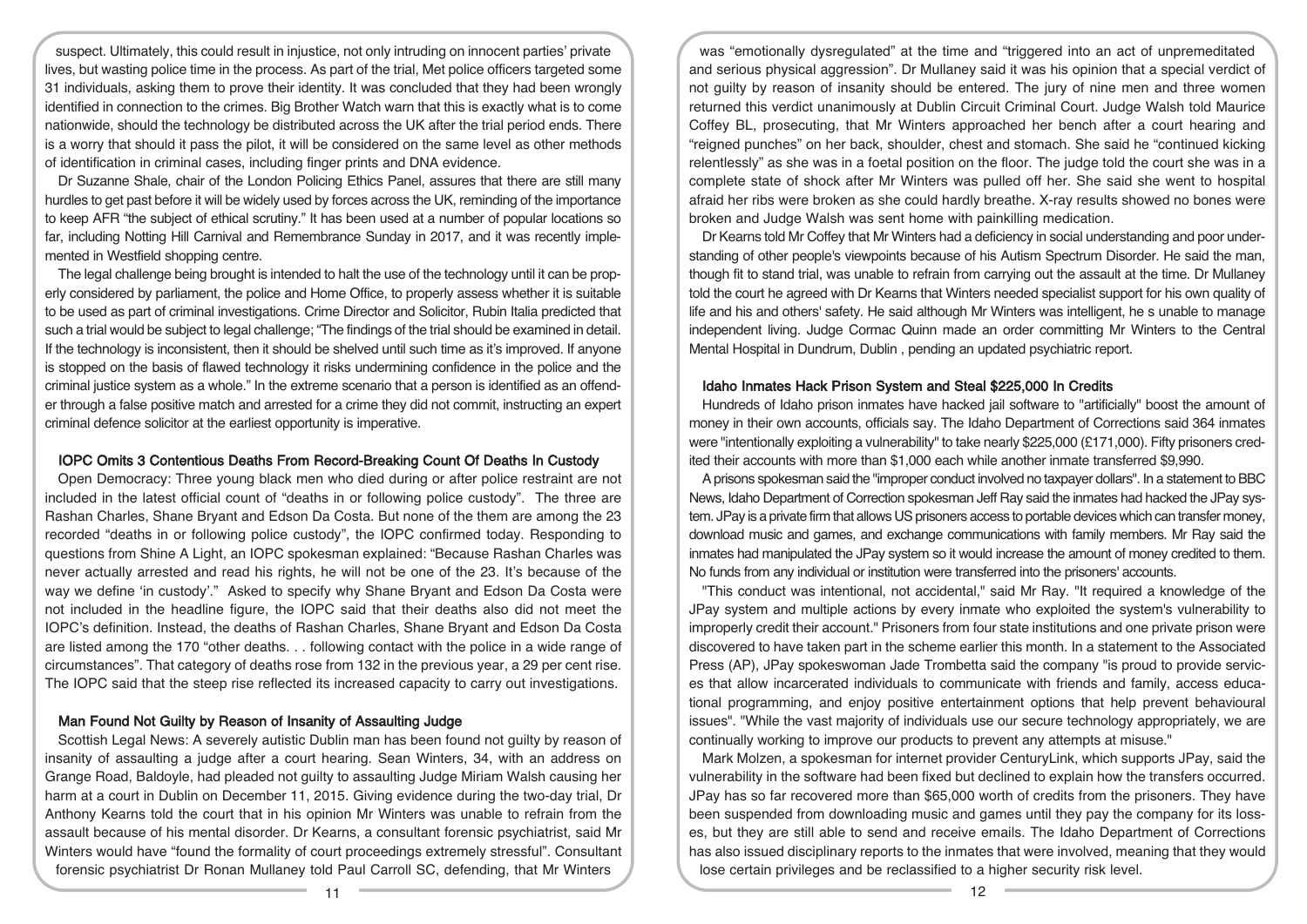## Goodyear Hearing: the Legal Deal Which Prevents A Full Trial

A Goodyear Hearing allows the defence to request an indication of the likely maximum sentence should the defendants plead guilty. The principle was established in a 2005 corruption case against sub-contractor Karl Goodyear at Doncaster Crown Court. Goodyear's co-defendant in the case had already pleaded guilty and his barrister told the court that Goodyear was "eager" for his own case not to go to trial. He asked for an indication of the sentence he would receive and this was granted. Goodyear hearings can only take place if requested by the defence. And the basis of the plea should be accepted by the prosecution and the defence before the judge gives his indication. It can take place at any stage of criminal proceedings including, convictions, at trial. The judge can refuse the application. However, if the he decides to give an indication of the maximum sentence at a Goodyear hearing he is then confined to sticking to that sentence if a guilty plea is offered at that stage in the proceedings. He cannot pass a longer sentence.

## Newton Hearing

A Newton hearing or inquiry is a comparatively modern legal procedure in English law, used where the two sides offer such conflicting evidence that a judge sitting alone (that is, without a jury) tries to ascertain which party is telling the truth. They are generally used when a defendant pleads guilty to an offence (as in R v Newton itself), but there are factual issues (relating, for example, to the appropriate sentence) that need to be resolved between the prosecution and defence. The name stems from a 1983 case, R v Newton, in which the defendant admitted buggery but claimed his wife had given her consent. The Court of Appeal ruled that in such cases there were three ways of resolving the issue. It may be possible to obtain the answer from a Jury by directing them to consider whether there is the necessary intent for a specific offence or whether a lesser offence which does not require intent is made out. If that is not possible then either. 1.Evidence could be heard from both sides and a conclusion reached on the matter which was the root of the problem, or 2. No evidence heard but submissions analysed and, where a substantial doubt still persisted, benefit be given to the defendant. The Newton Hearing itself operates like a "mini trial", with a judge deciding the disputed points based upon testimony and submissions, rather than a jury. The burden of proof is on the prosecution, who must prove their case beyond reasonable doubt.

For a defendant, there is a balance of risk and benefit to consider. As the Newton hearing takes court time, resources, and perhaps witness testimony, if unsuccessful it will reduce any sentencing credit that might otherwise have been obtained. This aspect has been criticized, on the basis that no such risk exists for the prosecutors, and therefore the Newton Hearing could "allow unrealistic, bullying or foolhardy prosecutors to force defendants to choose between having a Newton hearing and playing it safe". In this sense a Newton hearing may be seen as stacked heavily against a defendant, who must prove the entirety of their concern in order not to suffer from it: "The practice operates as a disincentive to opt for a Newton hearing. Many defence advocates avoid Newton hearings because, unless they are resolved entirely in the defendant's favour, some credit is likely to be lost and it may be that any gains made by the Newton hearing are swallowed up (or worse, outweighed) by the reduction in credit... There is no "remission" for being successful in part, save that the credit for pleading was not reduced further. In the situation where D has required the prosecution to prove its assertions to the criminal standard and the result has been a success and a defeat on each side, why should D be punished, and the prosecution not? Is it not D's right to require such assertions to be proved? The situation appears to be stacked against the defence, to induce acquiescence where arguments may legitimately be taken against the prosecution".

#### When Murder Investigations Go Wrong – A Defence Lawyer's perspective – part 1

The unprecedented number of murders in London have led to much comment about the cause of such violence on our street. However, we should also consider the strain and pressure that this spree will place on the criminal justice system. Having defended in a number of murders in the capital and beyond, Raj Chada, in a series of articles looks at the issues that arise in murder investigations, how it can go wrong and the need for an active defence with forensic scrutiny. In the first article, Raj looks at DNA evidence….

The mere presence of DNA does not prove a crime happened or that there was a particular participant to that crime. The DNA does not tell you how or when the material got to its discovered location. Contrary to Hollywood crime show (and at times UK Prosecutors) oversimplifications, DNA is not a synonym for "guilty." Make no mistake though, in straightforward cases, DNA evidence is regarded as the "gold standard" in forensics work. This is because forensics can compare the DNA of a suspect with the DNA recovered at the scene and produce a statistical analysis of whether the samples "match". However things are much more complicated when DNA comes from a small amount of material (low trace DNA) or where there is DNA of multiple individuals.

Despite Court of Appeal decisions that say that these forensic reports are admissible, there are still many issues that Defence lawyers have to grapple with. Firstly, there is an issue of whether DNA could have been "transferred" to the scene. This has been particularly highlighted by scientists such as Professor Jamieson as a risk in low trace DNA cases. This issue has also been explored extensively by Greg Hampkian in the US. Hampkian is a researcher at Boise State University and head of the Idaho Innocence Project. He produced reports for the defence in the notorious Amanda Knox case in Italy that eventually led to her conviction being overturned. In one reported study, Hampkian conducted an interesting experiment with his students. They collected five soda cans from the University Dean's Office. They put the cans in individual evidence bags. Then, without changing gloves, they put five newly bought knives into separate evidence bags. They found DNA from a member of the Dean's staff on one of the blades – yet that person had not touched nor even been in the same room with the knives. The risk of DNA transfer or contamination in low trace DNA cases would appear to be real.

DNA analysis can become even trickier when a mix of DNA from various individuals are found in a single crime scene, With a simple sample, analysts look at two sets of peaks at a given locus; one for the victim and one for the perpetrator. With mixtures, they are looking at a mix of peaks, with no indications of which pairs go together, or which source they come from – aside from those known victim. At that point, the analysis becomes highly subjective. Another US expert, Michael Coble, National Institute of Standards and Technology in Gaithersburg, in Maryland, US set up a hypothetical scenario in which a mix of DNA from several people had been found on a ski mask left at a crime scene after a series of robberies. Coble asked 108 labs across the US to determine whether a separate DNA sample, which he posed had come from a suspect in the robberies was also part of the mix. 73 labs got it wrong, saying that the suspect's DNA was part of the mix, when, in fact it was not.

There is a risk in murder investigation that DNA is regarded as the problem solver and that no further investigation is required. Indeed it risks lazy prosecution and demands active defence. Human error, contamination and transfer all must be explored. A thorough analysis of the prosecution's forensic report is also required. It should be noted that the in the cases already cited such as R v Dlugosz, the Court of Appeal accepted that DNA could be admissible – even where due to a "mixed sample", the expert could not say, in statistical analysis exercise that the